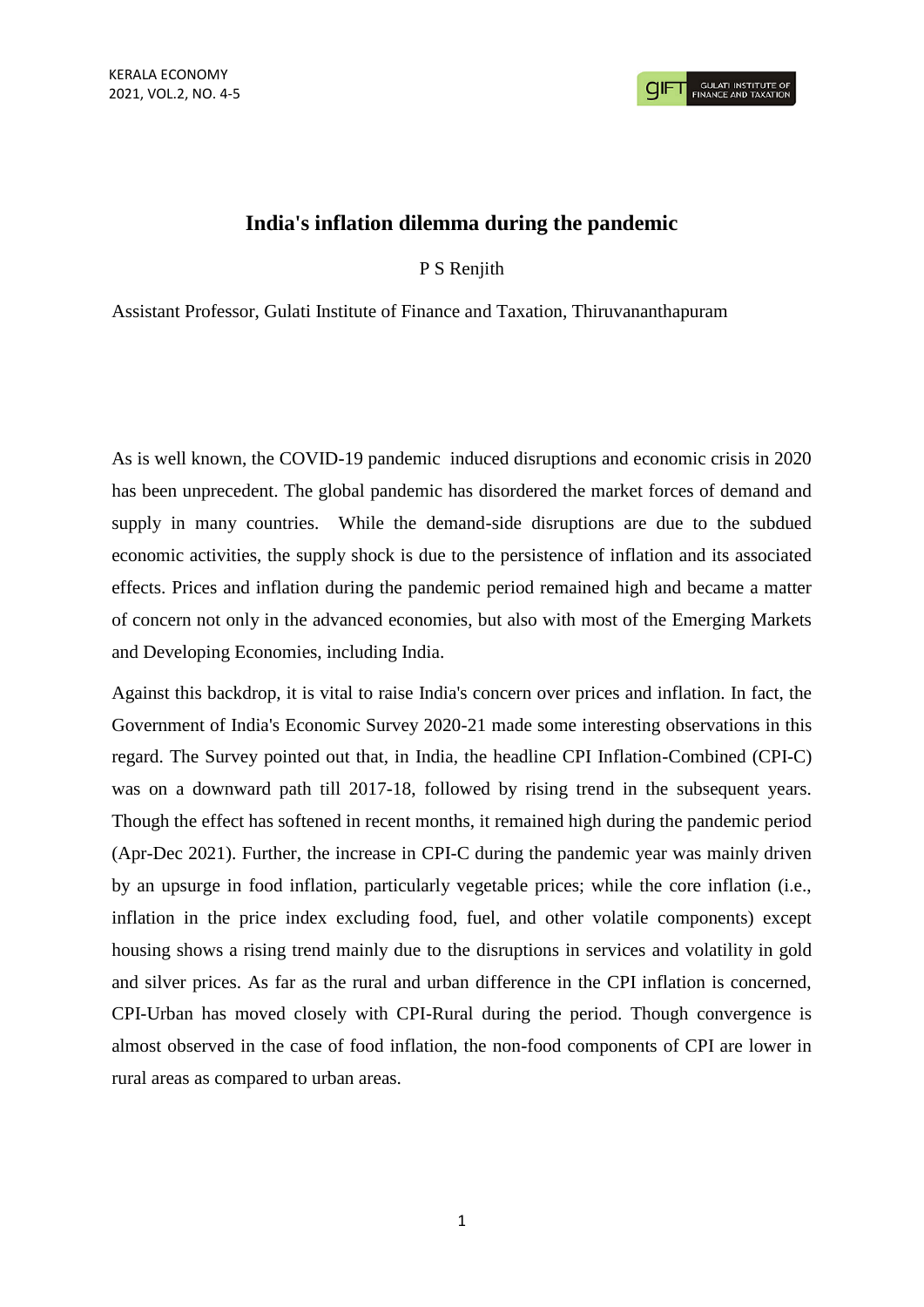KERALA ECONOMY

Another important observation of the survey is that inflation trends are usually observed using a twelve-month change in the index. The rationale behind observing the year on year (YoY) change in inflation is that it will eliminate the seasonal fluctuations. However, the major challenge in using the YoY change in inflation is that it does not distinguish between recent price changes and price changes before a year. This signifies the role of the base and momentum effects. While base effect accounts for inflation changes due to the abnormal changes in CPI in the base month, the momentum effect considers changes in inflation caused by price changes in the current month. Therefore, it is necessary to distinguish the existing trends of inflation between base effect and momentum effect. The difference between the YoY inflation rates in two subsequent months is almost the same as the difference between the month-on-month rate in the current month and the month-on-month rate in the base month.

A higher momentum effect or lower base effect has a positive impact on the changes in inflation. While the rising trends in headline CPI and Core CPI during the pandemic period, except in November and December, were driven by momentum effect, it was significantly moderated by the base effect. In November, the price momentum was coupled with a positive base effect. Though a very similar pattern was observed for the food and beverages component of CPI-C as in non-food and non-fuel components, slightly different patterns emerged among various subgroups under food and beverages. Whereas price momentum has dominated in the case of oil and fats and vegetables, negative price momentum was observed in the case of cereals, meat and fish. Among the miscellaneous category, the increase in the inflation of 'transport and communication' and 'personal care and effect' were mostly driven by a substantial jump in the price momentum. These mixed observations demand further crop-specific and time-specific exploration in this regard.

As indicated, the primary driver of CPI-C inflation in the pandemic year (April-December) was the food and beverages group (almost 60 percent), similar to that in the previous years, followed by miscellaneous group and housing. Food inflation is computed based on the Consumer Food Price Index (CFPI), comprising ten food groups. It remained high during the period is indicative of Covid-19 induced supply chain bottlenecks, particularly in the case of 'vegetables', 'meat & fish', 'oils & fats', and 'pulses & products. Interestingly, the vegetable inflation was mainly on account of a rise in prices of potatoes and onions. Another important

2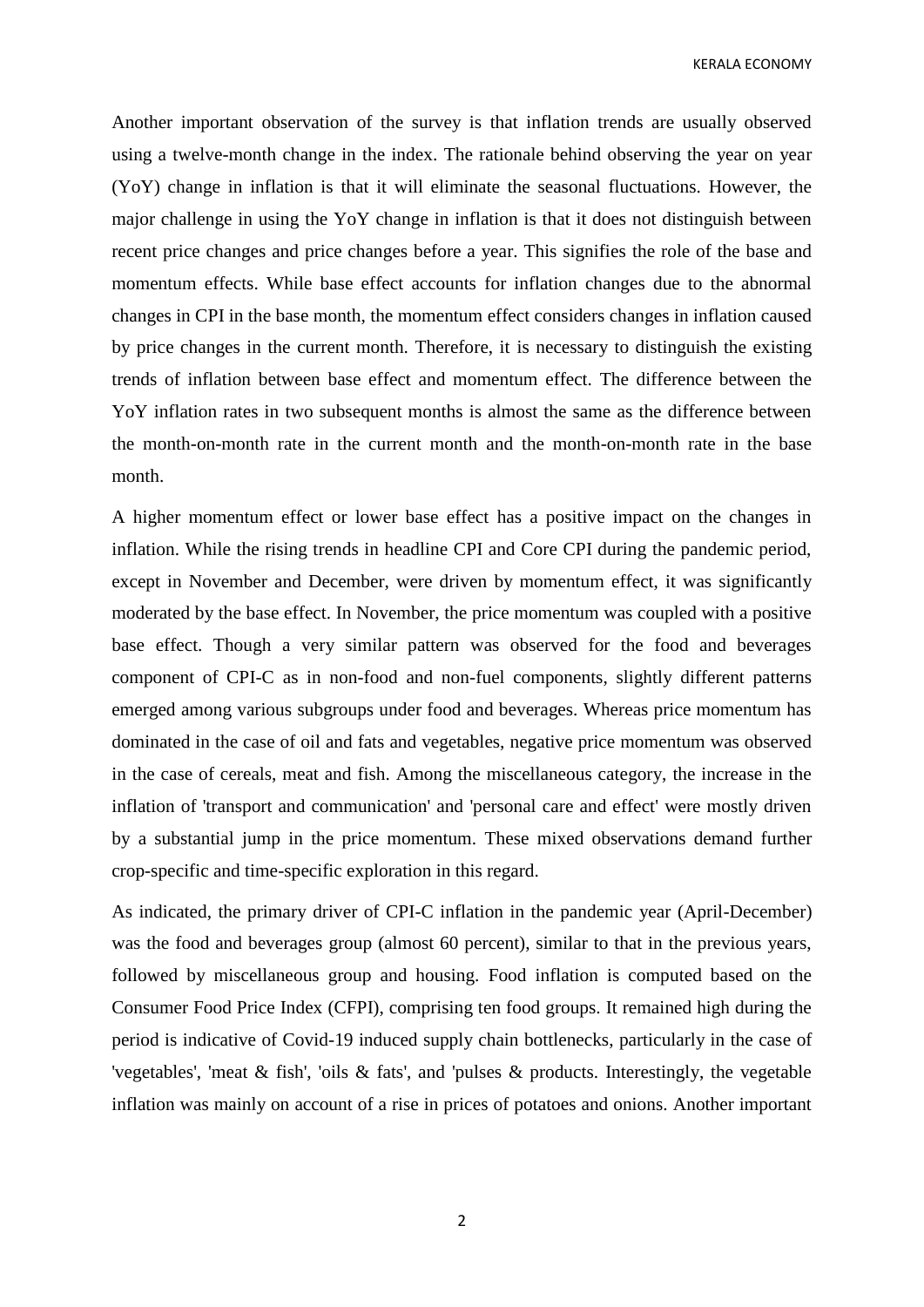P.S.RENJITH

fact is that the production of pulse varieties during the year was not as expected. In the case of shortfalls in domestic supply, import policy is much warranted to ensure the availability and moderate prices. However, the pandemic year registered confusion among market participants due to frequent changes in import policy. As a result, the import was highly negatively correlated with production.

The survey made some observations on the novel concept of a thali price in the Chapter titled "Thalinomics": The economics of a plate of food in India. It postulates the Thali cost, which represents the cost of a meal cooked within household and the Thali index, compiled by the NSO as per the Consumption Expenditure Survey 68th Round data (2011-12) for CPI-C. The cost of both vegetarian and non-vegetarian thalis has increased steadily during the pandemic period (April-December), except in December. However, it displayed much variation among the states/UTs. Though there were significant variations among states on thali prices during the period, researchers doubt whether it has a true representation of the consumption pattern of an average Indian.

CPI-C inflation increased in most of the states during the pandemic year. Though the regional variation persists between states/UTs with Lakshadweep at the top and Delhi at the bottom, inflation was below the all-India average in 17 states during the period. Interestingly, most states/UTs have witnessed higher urban inflation than rural inflation, with some variations because of the high food inflation in urban areas. In particular, the majority of the East and North Eastern states experienced relatively higher inflation in rural as well as urban areas. Among the major contributors of overall CPI inflation as per weights, Maharashtra occupies the top position, followed by Utter Pradesh, West Bengal and Tamil Nadu. With respect to the 'thali', Andaman & Nicobar Islands has the most expensive veg thali in both rural and urban areas. While North Eastern states registered the most expensive non-veg thali in both rural and urban areas, while rural and urban areas, north and central India registers at the bottom line comparatively with some exceptions.

Another important query raised by the Survey is, which measure of inflation reflected economic activity better in 2020-21? Here it made a comparison between CPI-C, Core CPI, and WPI inflation. In fact, WPI inflation remained benign during the pandemic period. Food items have a large weightage in the CPI-C index, implying that shocks to food prices could have large impacts on CPI-C inflation, which is in sync with the economy's demand